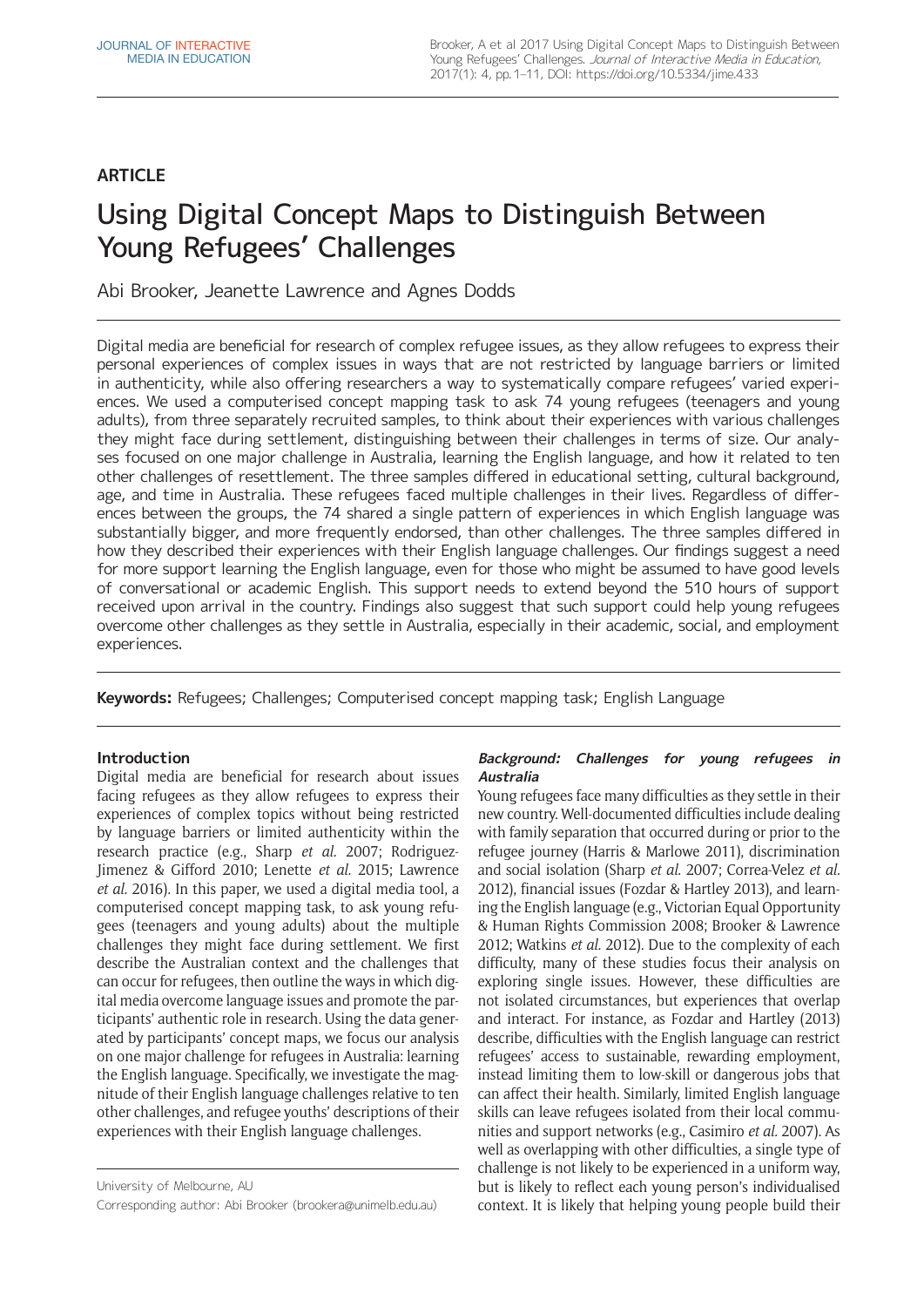English language skills will help them overcome other challenges, and vice versa. It is also likely that the help needed will vary depending on each young person's contexts.

Learning the English language is particularly important for refugee youth in educational settings. In the Australian context, mastering the English language is essential for anyone hoping to achieve educational and occupational success. Australia is an English-speaking country, and although migrant and indigenous groups own 500 other birth languages, all formal education is in English. The complexity of the English language increases with successive year levels of education, so that a Year 9 student (middle high school) is expected to have mastered a relatively complex understanding of academic English. Compared with conversational English, academic English is more cognitively demanding, less forgiving of errors, and relies on difficult contextual cues. Students who are competent in conversational English but have limited academic English skills will not only find school tasks difficult, but will struggle to progress to advanced levels of education, as Scarcella (2003) demonstrates in her analysis of an international student's email to a professor. These difficulties are especially pronounced for refugees who have had disrupted education, or those whose limited conversational English skills cause them to miss important academic cues from their teachers.

Under the Australian humanitarian program, refugees are granted 510 hours of English language lessons in specialised language schools, with the possibility of 400 more hours. Language schools vary in the levels of extra tuition and support available, depending on funding and community resources. Graduates of language schools take one of three pathways through their subsequent formal education, each of which features its own benefits and difficulties for refugees. Minors (under 18) are enrolled into age-matched classes in mainstream schools. Regardless of their prior experience with the English language, they are expected to progress through school at the same rate as their classmates, performing at comparable academic levels. This can be confronting for displaced youths, especially those who have already attained adult-like non-academic responsibilities in their own country or in transition (Matthews 2008; Dumenden & English 2013). Despite increasing awareness and support for refugees in mainstream schools, many teachers feel that more time and resources are needed for these students to perform at the same academic level as their native-English speaking classmates (Windle & Miller 2012).

Graduates of the language schools who are over 18 are not eligible for mainstream school entry. Instead, they are able to enrol in alternative pathways in specialist secondary colleges to undertake bridging courses and vocational training that gives them entry into tertiary courses in TAFE or university. Navigating appropriate pathways through bridging courses and TAFEs can be difficult for people who have limited English, have experienced disrupted education, or have poor advice ([Authors] 2012; Fozdar & Hartley 2013). The specialist high school that our participants attended offered pastoral and academic support in navigating these pathways.

A third educational pathway is offered through universities. A requirement of entry to Australian universities is that students have obtained a Certificate of Education (i.e., complete their final year of high school) or an equivalent certificate from a TAFE or overseas institution. There is an expectation that students attending university have a more sophisticated understanding of academic English than those at mainstream high schools or specialist schools. Several universities now offer scholarships and entry programs for refugees, to improve refugee access to tertiary education. However, unlike high schools and vocational colleges, very few universities offer ongoing specialised or pastoral support (e.g., help with enrolment, orientation to campus, language or financial support; Earnest *et al.* 2010), or track these students' progress into and through their degrees.

There is a benefit, then, in understanding the varied ways in which young refugees' language-related challenges are experienced, especially across varied educational settings that differ in support and expectations. To our knowledge, very few studies examine the relationships between refugees' challenges (with the exception of Fozdar & Hartley 2013), and none consider the relative magnitude or impact of different types of challenges, despite the usefulness of such information for developing support programs for refugees. Digital media offer sophisticated methods for investigating this issue, by overcoming issues of language barriers and helping participants to organise their thoughts in authentic ways.

#### **The role of digital media**

The United Nations Convention on the Rights of the Child (1989) mandates that refugee children and young people have the right to be involved in the construction of research knowledge and processes that affect their lives (Lawrence *et al.* 2015). Researchers have a responsibility to help young people's voices be heard in those knowledge constructions, and to help the young person express their experiences in meaningful and authentic ways. These aims are difficult to achieve with traditional research tools in research with refugees. For instance, established rating scales risk creating culturally inaccurate interpretations of the refugees' experiences if the scale does not adequately reflect the cultural values and practices of the individual (Hollifield *et al.* 2002; Schwartz 2009). Further, face-toface interviews can be intimidating for a vulnerable young person whose traumatic experiences have led to a strong mistrust of authority (Ní Raghallaigh 2013; Lawrence *et al.* 2015), especially if the dynamic of the interview reflects the interrogation-style interviews associated with entry to the country (Van Liempt & Bilger 2012). These issues are further confounded for refugees who are not confident in their English language skills, who misunderstand questions or become concerned about consequences of incorrect language use in their answers.

In acknowledgement of these issues, researchers of refugee experiences are turning to innovative, digital tools that help refugees articulate their experiences in more meaningful ways. Sharp *et al.* (2007) worked with a team of refugee high school students to create a video about their experiences of discrimination while settling in Australia.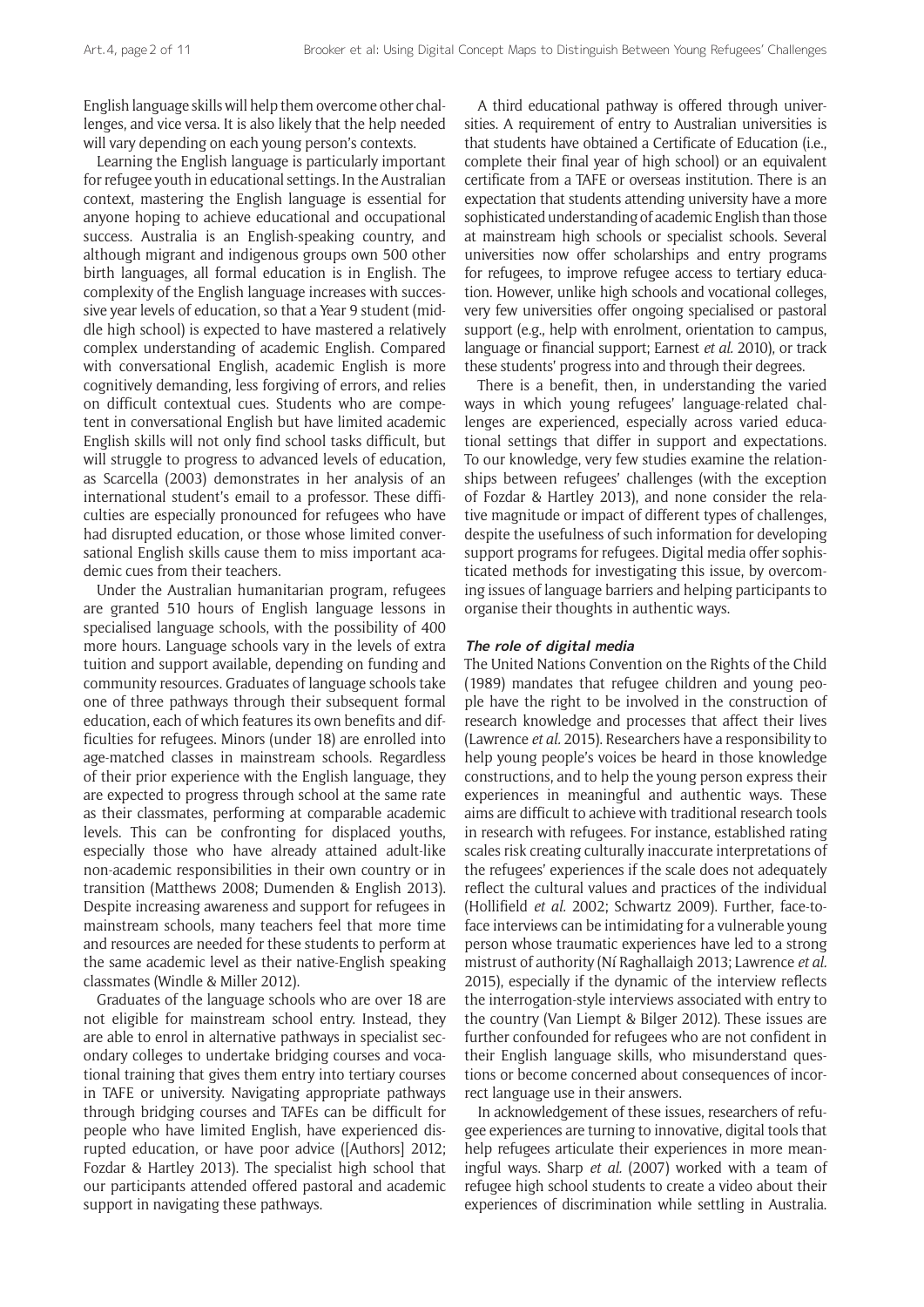Rodriguez-Jimenez and Gifford (2010) used digital photos and interviews to develop a series of short films with 16 young men from Afghanistan about topics such as belonging and identity. Lawrence *et al.* (2016) used computer assisted interviews to help unaccompanied minors develop profiles of the interacting elements of their wellbeing. Dodds *et al.* (2010) used computer assisted interviews to ask primary-school aged Somali children living in Melbourne to make paired comparisons about their academic strengths and skills. Each of these approaches allowed for meaningful communication between refugee and researcher about complicated and personal topics, without being limited by language barriers or cultural insensitivities.

For the current study, we turned to a conceptual mapping task as a way of asking young refugees about the relative size of, and experiences with, their challenges during settlement. The amount of information that can be portrayed in a concept map makes it ideal for communicating about complex topics. Concept mapping tasks have been used in research to show the ways in which students build connections and distinguish between concepts in complex academic topics (Eppler 2006; Daley & Torre 2010; Novak 2010; Yaman & Ayas 2015). Further, in concept mapping tasks, language takes a secondary role to the use of imagery such as using specific locations on the map to indicate hierarchy or order. The reliance on imagery over prose makes concept maps especially helpful for people with limited language skills wanting to convey their understanding of a complex idea (Liu *et al.* 2010; Liu 2011). A digital concept map has the extra benefit of remaining relatively easy to arrange and organise. As new ideas emerge, or if one concept is introduced to the map at a time, each concept can be reordered without erasing or removing other concepts in the map. The computerised concept map in our study allowed our participants a way to organise their challenges and distinguish between them in terms of their size. Once completed, the map became a visual aid to help participants think about their biggest challenge and elaborate on their experiences.

#### **The current study**

The aim of the current study was to further scholarly understanding of young refugees' multiple challenges during settlement, by using a computerised task that assisted refugees to distinguish between their challenges and to elaborate on their experiences in follow-up questions. We focused specifically on the English language challenge as a major challenge for young refugees in Australia, in terms of its size relative to other challenges and how young people experienced this challenge. Our two research questions were:

- (1) What is the magnitude (size) of English language challenges for young refugees relative to other challenges during resettlement? Does this vary across different educational or cultural contexts?
- (2) How do young refugees' experiences with their English language challenges vary? Do these experiences vary across different educational or cultural contexts?

The study brought together three samples that were recruited differently but all constructed concept maps and responded to qualitative questions about their biggest challenge within the same computer-assisted interview program *'Pathways through Education'* (Brooker *et al.* 2010) as part of a set of studies ([Authors] 2012; [Author] 2013; [Author] 2014). Any cultural differences between the three samples were not representative of systematic demographic differences but of the cohorts available at the times of the research. Analyses were confined to the concept mapping and associated qualitative data related to the young refugees' challenging experiences with the English language.

#### **Method**

#### **Participants and recruitment**

Participants were 74 young people (40 female, 34 male) in one of three separately recruited samples. In the first sample were 30 teenagers (17 female, 13 male) studying in mainstream high schools and aged between 15 and 19 (*M* = 17.50, *SD* = 0.90). They were in year levels 9 (3 participants), 10 (8), and 11 (9). They had each been attending high school for at least one semester at the time of their interview. Twenty-four were born in countries in the Middle East or Near East (Afghanistan, Iran and Iraq), five were born in Africa (Ethiopia, Guinea, and the Ivory Coast), and one was born in Asia (Burma). These students were all graduates of a transition program developed by the Victorian Foundation for Survivors of Trauma (VFST), *Ucan2* that offers similar support to that offered by specialised high schools (VFST 2011; Beadle 2014), including academic support and assistance finding part-time jobs. A *Ucan2* staff member introduced the students to the study and asked for their permission for us to contact them and arrange a time to meet. Each interview took place at a time and location that best suited the participant (e.g., in their home, a public library, a local community centre, or their school), and lasted between 20 minutes and 1 hour.

In the second sample were 32 young adults (18 female, 14 male) studying in a specialist high school that offers bridging and vocational courses for adult immigrants, in Adelaide, Australia. They were aged between 18 and 29 (*M* = 21.87, *SD* = 3.36). Nine were born in countries in the Middle East or Near East (Afghanistan, Iran), 13 were born in Africa (Burundi, DR Congo, Rwanda, Somalia, Sudan), and 10 were born in Asia (Bhutan, Burma, Cambodia, China, Vietnam). Most had attended high school prior to living in Australia, although 14 never completed high school and three had never completed primary school. They completed the computerised interview in one of four class sessions at the specialist high school. Each session comprised up to 12 participants at a time, with two interviewers available to help with any questions and to assist students to personalise the experience. These sessions lasted between 30 and 40 minutes.

In the third sample were 12 young adults (9 female, 3 male) studying at university. They were aged between 19 and 29 (*M* = 21.92, *SD* = 3.15). They were studying nursing (5), education (2), accounting, arts, biomedical science, information technology and media. These 12 were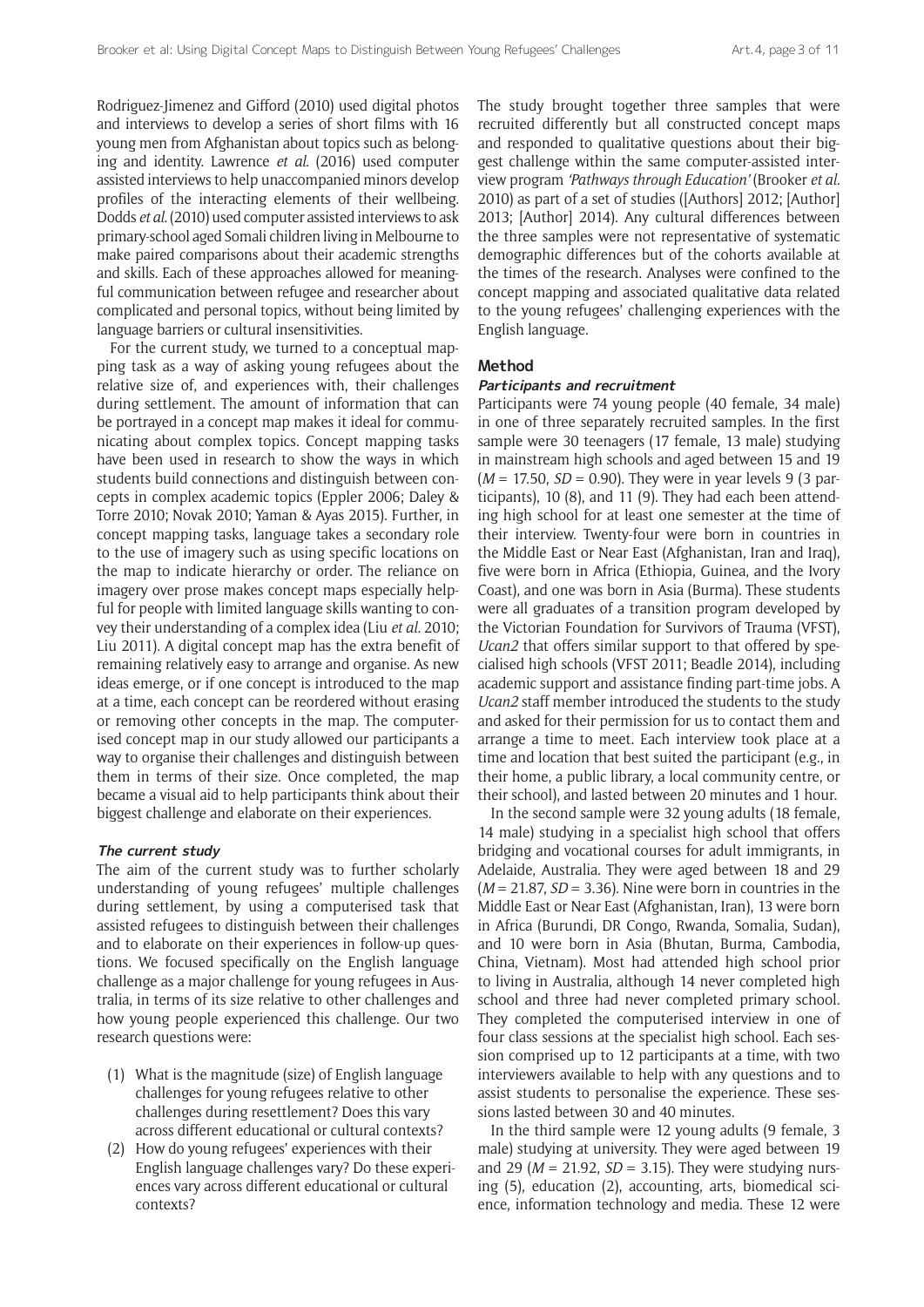all part of a close Karen community that had settled in Melbourne, Australia from refugee camps at the Thai-Burma border. They had all completed their Certificate of Education (high school or equivalent) in Thailand or Australia. We attended a local church meeting of a Karen refugee community and invited any interested students to a small group session at the church a week later. Three researchers were available at the session to give individualised assistance. Two other students opted to meet a researcher at another time and place (i.e., in their home, at their university). These interviews also lasted between 20 minutes and 1 hour.

#### **Procedure**

In the computer program, each participant first constructed a concept map of the challenges s/he faced. The program presented a list of eleven challenges, labelled: English language, money, family, health, skills, time management, discrimination, other people's expectations, culture, school tasks, and school rules. These eleven challenges were extensively piloted with other young immigrant and refugee students and in consultation with refugee advocates (Brooker 2014). Participants also could create and label other challenges and include them in their concept map. They could move each challenge into one of three locations on the map to distinguish between them in terms of size. They could move a challenge into the central area for "bigger" challenges and a peripheral area for "smaller" challenges. Any items that were "not a challenge" could be left in the list and not included in the concept map.

When the participant had completed their concept map, the program represented the map on a following screen along with the question: "Which of these is your biggest challenge?" Participants typed their response into a designated space below the map. Two follow-up questions, presented on two subsequent screens, prompted for further elaboration about his or her experience with that biggest challenge: (i) "How does your biggest challenge affect the things you do at school?" and (ii) "How does your biggest challenge affect the way you feel about school?" These qualitative questions were piloted with other young immigrant and refugee students, and were deemed appropriate for novices of the English language.

#### **Measures and analysis**

Quantitative analyses addressed the first research question of the magnitude of English language relative to other challenges, by allocating a numerical value to the locations of the eleven challenges in each participant's concept map:  $2 =$  "bigger challenge",  $1 =$  "smaller challenge" and 0 = "not a challenge". These data were analysed for all 74 participants using a Rasch analysis: the RUMM2030 software program developed by Andrich and colleagues (Andrich *et al.* 2009; RUMM Laboratory 2017). Rasch analyses generate unidimensional models to explain how much each respondent endorses individual items relative to the rest of the items in the set and relative to other respondents. It indicates the fit of the unidimensional model to the data, with a good fitting model indicated by a non-significant Chi-Square. The Rasch model locates both the data and the participants along the same dimension, indicating those with higher scores who had endorsed more items. Rasch models have been used to examine unfolding patterns of endorsement in other studies of social issues. Hwang *et al.* (2010), for example, used Rasch analysis to demonstrate the changing acculturation attitudes for Chinese–American teenagers and their mothers. Teenagers who endorsed a different set of cultural items from their parents experienced a greater distancing from their parents than those who endorsed the same set of cultural items. In our study, the Rasch analysis was used to identify items that were more readily endorsed as challenges in relation to the other challenges (i.e., were frequently included in the maps, and were frequently located as bigger challenges in the maps). Taking each participants' location score in the Rasch model, we then used Analysis of Variance to identify any differences in the ways in which groups were distributed throughout the model: for gender, educational setting (the three samples), cultural background (region of birth) and both age and time spent in Australia (years) as covariates.

Qualitative analysis addressed the second research question, about refugees' experiences with their challenges, in two separate processes of thematic analysis, following Clarke and Braun's (2014) depiction of thematic analysis. First, we took a "top-down" approach (Clarke & Braun 2014, p. 1950) to code participants' responses to the question "Which of these is your biggest challenge?" into one of the eleven challenges of the concept map, in order to identify those for whom English was the biggest challenge. Second, we took an "inductive (working bottom-up from the data)" approach (p. 1950) to analyse students' responses to the questions "How does your biggest challenge affect the things you do at school?" and "How does your biggest challenge affect the way you feel about school?". This involved a systematic coding of responses that grouped comments as expressed into distinct themes of experience. Three themes emerged from the comments: (i) schoolwork, (ii) communication and social lives, and (iii) employment. We used Chi-Square analysis to test whether different proportions of various groups used the different themes in their accounts, for gender, educational setting (the three samples), and cultural background (region of birth). We report the Adjusted Standardised Residuals (*ê*) to indicate the strength of any significant associations, where *ê* of greater magnitude than ±2.0 indicates the statistical differences in the comparative proportions of groups, following recommendations by Haberman (1973).

#### **Results**

#### **Descriptive statistics**

The three samples differed in age, time lived in Australia, and cultural background. The students studying in mainstream high school were younger (*M* = 17.50, *SD* = 0.90) than those studying at the specialist school (*M* = 21.88, *SD* = 3.36) and university (*M* = 21.92, *SD* = 3.14), *F* (2, 73)  $= 171.61$ ,  $p < .001$ . The students studying at high school had also lived in Australia for fewer years (*M* = 1.61 years, *SD* = 0.52) than those studying at the specialist school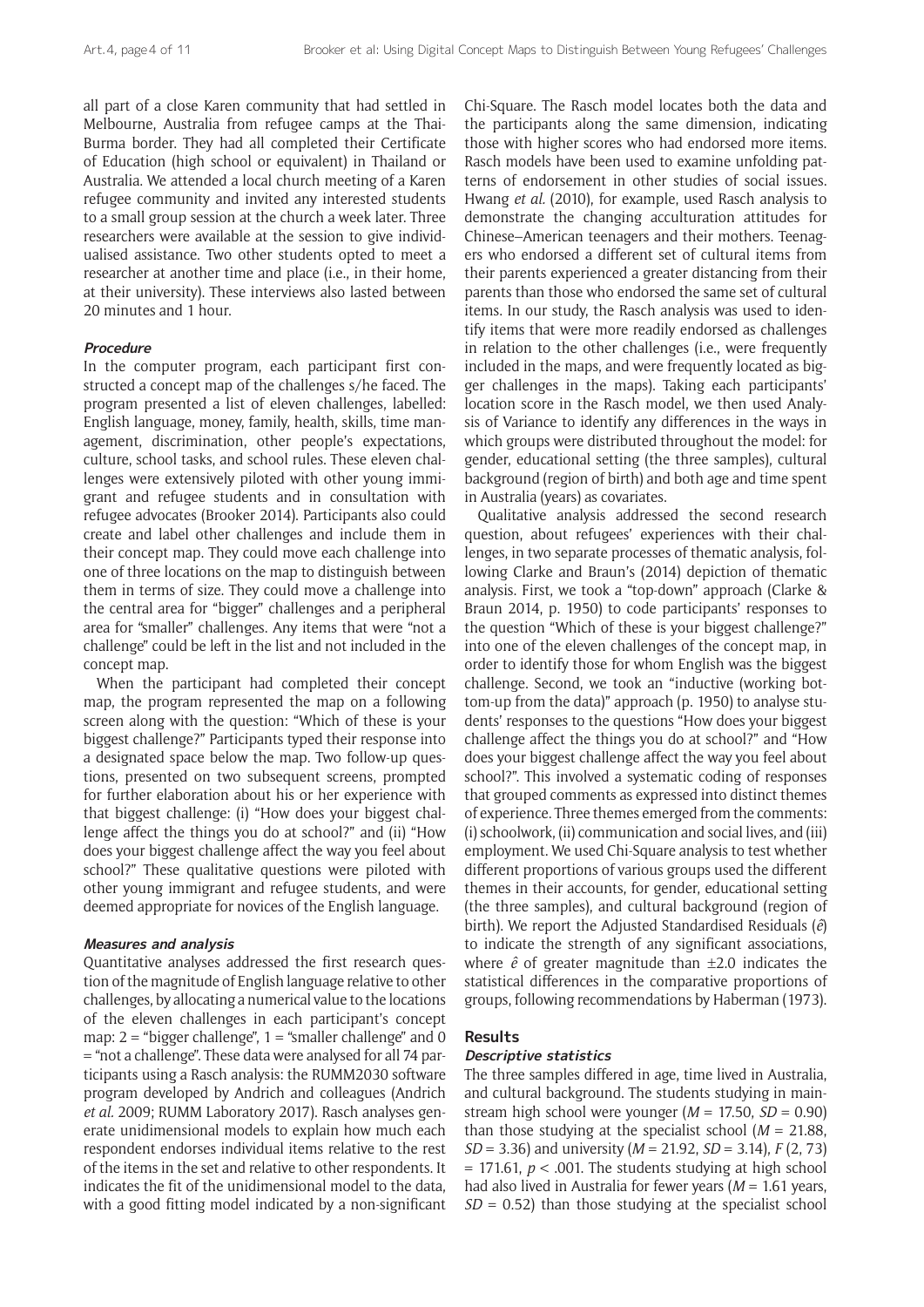(*M* = 2.37, *SD* = 2.17) and universities (*M* = 5.02, *SD* = 1.11), *F* (2, 73) = 21.34, *p* < .001. More students in the high school sample were born in countries in the Middle East or Near East, and fewer from African countries, than in the specialist school,  $\chi^2$  (2,  $N = 62$ ) = 17.69,  $p < .001$ . The university sample all shared the same cultural background (Karen).

On average, the participants included 6.81 challenges (*SD* = 3.19) in their concept maps, ranging from 2 (for three people) to 14 (for one person). The number of challenges included in the concept maps was relatively consistent, with no statistical differences for the three samples, *F* (2, 73) = 2.21, *p =* .12, or for gender, *F* (1, 73) = 0.71, *p* = .40, or region (African, Middle or Near Eastern, Asian), *F* (2,  $(73)$  = 1.65,  $p = 0.20$ . Participants who had lived in Australia for longer, or who were older included more challenges in their maps than younger or more recent arrivals, however these correlations were only weak: for age:  $r = .28$ ,  $n = 74$ , *p* < .05; for time lived in Australia: *r* = .28, *n* = 74, *p* < .05.

#### **Research Question 1: English language was the biggest challenge, for all three groups**

The Rasch analysis generated a good fitting unidimensional model of the 11 challenges and the 74 participants' endorsement of those challenges,  $\chi^2$  (22, *N* = 73) = 22.22,  $p = 0.45$ . The relative size of each challenge in the model is shown as they lie along the single line in **Figure 1**. Items that are higher in the figure, with a negative score in the model, were more readily endorsed as challenges (i.e., frequently located in the concept maps as bigger challenges and by more participants). The figure shows that English was the most readily endorsed challenge for the 74 participants. Its negative location on the scale  $(-1.85)$  is much higher than all other challenges, with money (-0.66) as the second-most readily endorsed challenge. School rules (1.06) and discrimination (0.67) were the least-readily endorsed challenges. They were challenges for fewer participants, and were located as smaller in the concept maps, or excluded as non-challenges.

**Figure 1** also shows the distribution of participants' locations in the model, so that participants located lower in the figure than a challenge endorsed that challenge. The participants' location scores are presented in terms of the three samples. This is for illustrative purposes only, as all 74 were included in the Rasch model as one group. Participants' Rasch location scores ranged from –2.08, for two participants who did not locate any challenge as a bigger challenge in their concept maps, to 3.25, for one participant who located all challenges as bigger challenges in his concept map. The majority of participants were located lower than (i.e., had more positive scores than)



**Figure 1:** Unidimensional Rasch model of 11 challenges for 74 refugee students in three separate samples.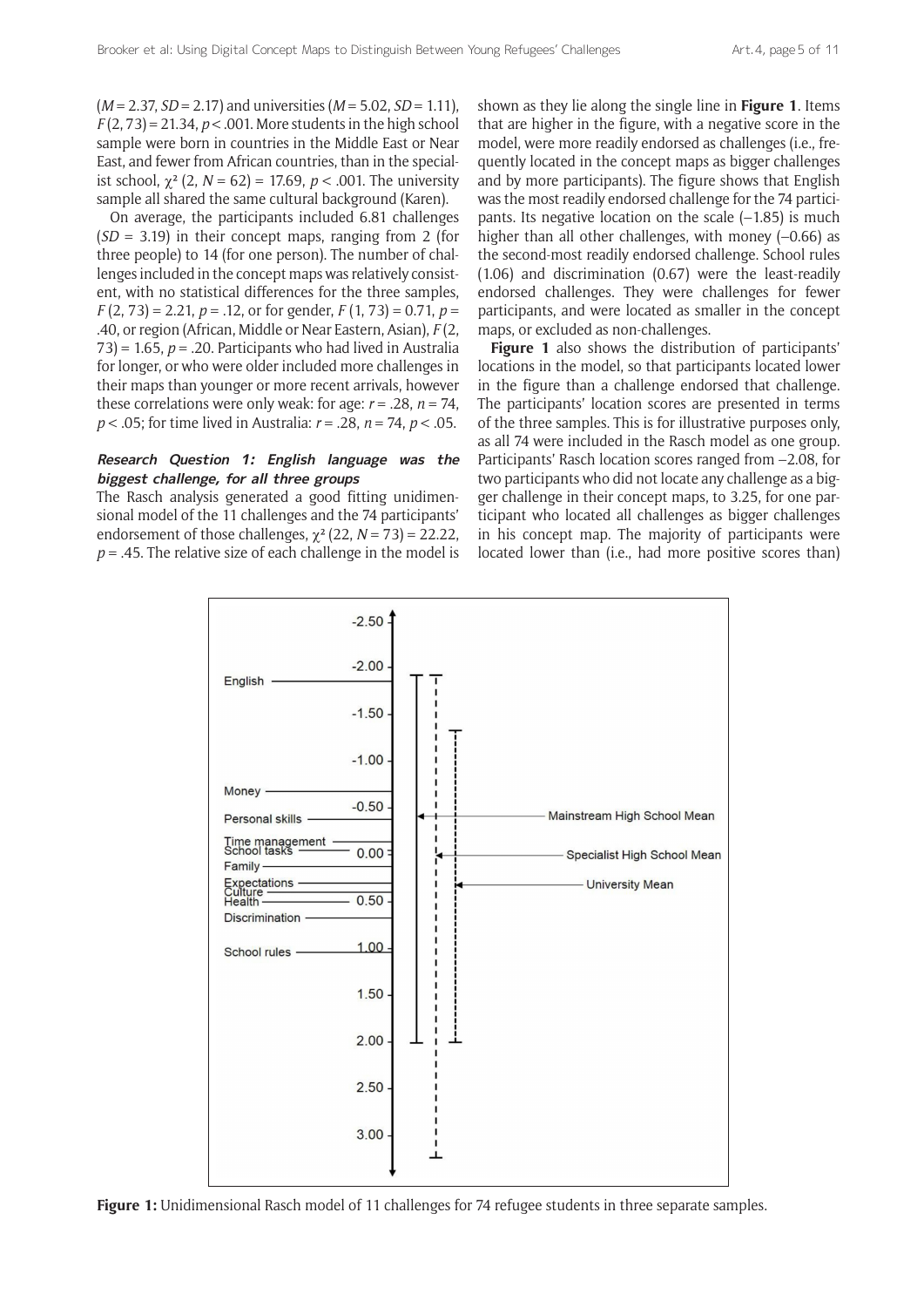English language, indicating widespread endorsement for English as a challenge by the participants.

English emerged as the most readily endorsed challenge, regardless of educational setting, cultural background, time lived in Australia, or gender, but there was a marginal difference for age. Older participants were more likely to endorse items as challenges than younger participants, as indicated by a significant between-subjects effect between Rasch location score and age (as a covariate), *F*   $(1, 73) = 5.06$ ,  $p < .05$ . However, there were no statistical differences in the distribution of locations for the three samples (mainstream high school: *M* = –0.43, *SD* = 1.06; specialist high school: *M* = 0.04, *SD* = 1.12; university: *M* = 0.25, *SD* = 1.01), *F* (2, 73) = 1.76, *p* = .19, or for those with different cultural regions of birth (African: *M* = –0.20, *SD*  = 0.97; Asian: *M* = 0.26, *SD* = 1.21; Middle Eastern: *M* = –0.33, *SD* = 1.10), *F* (2, 73) = 0.05, *p* = .95, or for time lived in Australia (years; as a covariate), *F* (1, 73) = 1.1, *p* = 0.29. There were also no statistical differences between the distributions of locations in the Rasch analysis between boys (*M* = –0.23, *SD* = 1.13) and girls (*M* = –0.02, *SD* = 1.07), *F*   $(1, 73) = 1.76, p = .19.$ 

### **Research Question 2: Experiences of English language challenges varied**

Forty-seven participants (63% of sample) nominated English as their biggest challenge. They each made between one and four comments, from which three themes of experiences emerged: (i) schoolwork, (ii) communication and social lives, and (iii) employment. **Table 1** presents the three themes of participants' experiences with their English language challenges, along with the various coded comments that belonged to each theme, the number of participants who made each type of coded comment, and example quotes.

In **Table 1**, schoolwork was the most frequently mentioned theme of challenging experiences. It predominantly included comments about issues completing assessments, and the types of study practices required to keep up with other students. Communication was the second most frequently mentioned theme of challenging experiences. It predominantly included comments about experiences of social withdrawal or isolation and issues with verbal communication when speaking with other people. A less frequently mentioned experience with English challenges was related to employment. Five participants made comments about how their English difficulties made it difficult to find work.

The three samples differed in the proportions describing each theme shown in **Table 1**, as indicated by significant Chi-Square associations. Fewer students studying at mainstream high school made comments related to schoolwork (50%,  $\hat{e}$  = -3.50) than students studying at the specialist high school (91%, *ê* = 1.90) or university (100%, *ê* = 1.70),  $\chi^2$  (2, *N* = 47) = 12.26, *p* < .01. More students studying at high school made comments related to communication (50%,  $\hat{e}$  = 2.80) than students studying at the specialist school (9%,  $\hat{e} = -2.40$ ) or university (22%,  $\hat{e} = 0.70$ ),  $\chi^2$  (2,  $N = 47$  = 8.22,  $p < .05$ . However, there were no statistical differences in the proportion describing schoolwork for

region of birth,  $\chi^2$  (2, *N* = 47) = 3.77, *p* = .15, or gender,  $\chi^2$  $(1, N = 47) = 0.91$ ,  $p = .17$ . Similarly, there were no statistical differences in the proportions using the communication theme for region of birth,  $\chi^2$  (2, *N* = 47) = 1.24, *p* = .54, or gender,  $\chi^2$  (1, *N* = 47) = 0.70, *p* = .70.

#### **Discussion**

In this study, we used a computerised concept mapping task and follow-up questions to ask young refugees about their experiences with their challenges, especially how the size of their English language challenges compared to other challenges. The 74 refugees distinguished between their challenges in similar ways and shared one pattern of endorsement, in which English language was more readily endorsed as a challenge than ten other challenges. Forty seven nominated English language as their single biggest challenge, and their accounts of their experiences varied across the three samples with different educational settings.

Many researchers and advocates emphasise the impact of language barriers on refugees' settlement experiences (e.g., VEOHRC 2008; Watkins *et al.* 2012; Deng & Marlowe 2013; Stroud & Ibrahim 2016). In the present study, English language was not merely a difficulty facing refugees; it was substantially bigger than ten other challenges, and endorsed as such by a diverse group of refugees varying in educational setting, cultural background, and time lived in Australia. These group differences have strong implications for the severity of difficulty with language for young refugees. For instance, there is often an assumption that length of time an individual spends in a country corresponds to his or her language skills, as s/he spends more time immersed in the culture and has more opportunities to practice the language. Similarly, there is often an assumption that refugees attending university have relatively sophisticated language skills, as this is a requirement of entry to Australian universities. However, universities place high expectations on their students in their mastery of academic English, and offer little in the way of ongoing or every-day support (Earnest *et al.* 2010). Our findings suggest that university students, and those who have lived in Australia for longer periods, are in just as much need of language support as other refugees.

Although English was the most readily endorsed challenge, the unidimensional Rasch model is a reminder that refugee youth face a number of challenges at one time. On average, they located six challenges in their maps, and as well as English, they frequently endorsed money and personal skills as challenges. Although these challenges have been identified as challenges by other researchers (e.g., Harris & Marlowe 2011; Correa-Velez *et al.* 2012), very few studies have demonstrated how multiple difficulties relate to each other. Fozdar and Hartley (2013) offer a thorough analysis of the challenges that young refugees face, but these are discussed with reference to literature rather than systematically compared for a single cohort. The concept mapping task was ideal for comparing the relative magnitude of challenges for a cohort of young people.

We focused our qualitative analysis on those who identified English challenges as their biggest challenge. They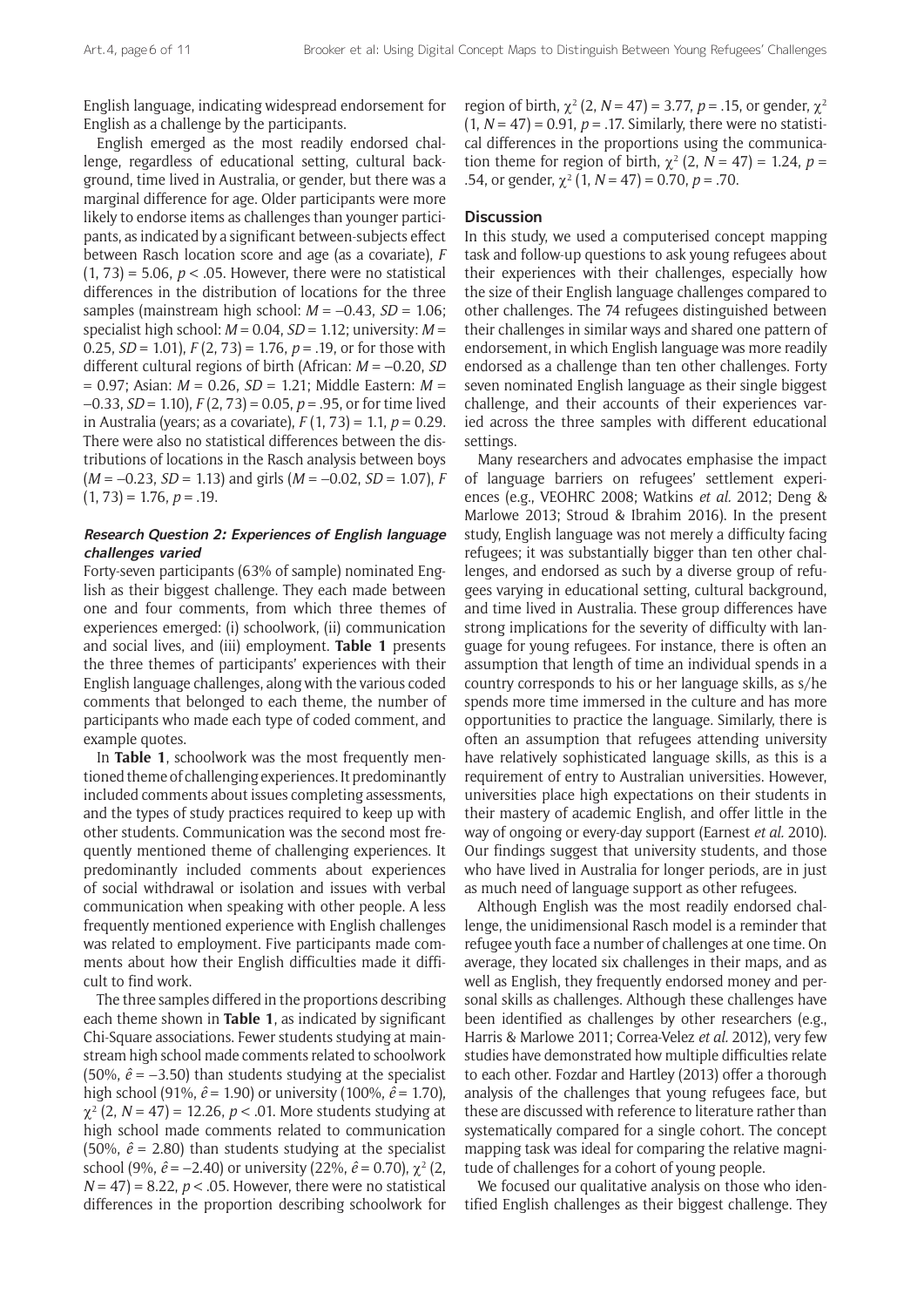| <b>Themes</b>                           | $\mathbf n$ | <b>Example quote</b>                                                                                                                                                                                                                                                                                                                                                                               |
|-----------------------------------------|-------------|----------------------------------------------------------------------------------------------------------------------------------------------------------------------------------------------------------------------------------------------------------------------------------------------------------------------------------------------------------------------------------------------------|
| <b>Schoolwork</b>                       |             |                                                                                                                                                                                                                                                                                                                                                                                                    |
| Assessments                             | 21          | • "Just sometimes it takes more time to do homework, because I have to look in the<br>dictionary". (Rwandan, specialist high school student)<br>• "Even I can't do some of my homework, because I don't understand what it is about".<br>(Afghani, mainstream high school student)                                                                                                                 |
| Study habits                            | 14          | • "I made my homework done on time. I started early. I studied more than others".<br>(Karen, university student)<br>$\bullet$ "I practice and study a lot – my time is taken up each day with extra study and other<br>activities". (Afghani, mainstream high school student)                                                                                                                      |
| Learning words or tasks                 | 11          | • "Definitely harder and only focus on the task that I have to work on". (Karen, university<br>student)<br>• "To learn computing, English, Maths. Because for English some words I don't know".<br>(Rwandan, specialist school student)                                                                                                                                                            |
| Confidence with school<br>work          | 9           | • "It can make me feel like weak about my study and disappointed". (Afghani,<br>mainstream high school student)<br>• "Sometime really want to run away from school and don't want to talk to anybody".<br>(Karen, university student)                                                                                                                                                              |
| <b>Communication &amp; social lives</b> |             |                                                                                                                                                                                                                                                                                                                                                                                                    |
| Social withdrawal                       | 12          | • "I often don't talk with other students at school in English because I am worried that<br>my English will be wrong and they will laugh". (Ethiopian, mainstream high school<br>student)<br>• "In class, and at lunch time, it makes me sad because I want to talk like them and be<br>like them, but I can't because my English isn't good enough". (Afghani, mainstream<br>high school student) |
| Speaking to other people                | 12          | • "It is really hard to communicate with others and really hard to express on what I want<br>to say". (Karen, university student)<br>• "Language is bit hard when you [are] new to it because it hard to communicate with<br>other in everywhere workplace, school and in community centre". (Afghani, mainstream<br>high school student)                                                          |
| Understanding other<br>people           | 9           | • "I get a headache often, trying to understand what people say to me". (Afghani,<br>mainstream high school student)<br>• "Sometimes I can't understand what the words mean and what the sentences mean.<br>Sometimes I missed understand the questions and answered the wrong thing". (Karen,<br>university student)                                                                              |
| Employment                              |             |                                                                                                                                                                                                                                                                                                                                                                                                    |
| Job opportunities                       | 5           | • "I am thinking to improve my English and to get a job and to make my family life<br>better". (Sudanese, specialist school student)<br>• "I see other students with jobs, who speak English but aren't as good writing it  I<br>wonder why I'm so different. Why is it hard for me?" (Afghani, mainstream high school)                                                                            |

**Table 1:** Three themes identified in 47 refugee students' accounts of their English language challenges.

described a variety of personalized experiences, which together, suggest that English language challenges are not universal. In this instance, they included various difficulties with the refugees' schoolwork, social lives and employment. Comments related to schoolwork, including practical issues such as study routines, and personal issues such as confidence to speak at school, reflect the difficulties that arise from limited academic English skills, which Scarcella (2003) described. All participants had completed their 510 hours of English prior to the study. They had relatively good conversational English, in that they could converse in English with the advocates and teachers who recommended them for the study, and several conversed with our interviewers about their experiences and made their point known. Yet, with limited experiences within Australian educational institutions, their academic English skills were limited. Their accounts of their schoolwork

experiences suggest that young refugees would benefit as much from support with academic English as they do from support learning conversational English. As advocates have noted, such support would likely require much more time than the allocated 510 hours (Matthews 2008; Watkins *et al.* 2012).

Considering that the follow-up questions focused on educational experiences, the prevalence of responses related to social lives and employment indicate the importance of these issues for young refugees struggling with English. Certainly, these two experiences reflect the experiences of social isolation (Casimiro *et al.* 2007), and difficulties finding employment (Fozdar & Hartley 2013), which other researchers have flagged as important issues for refugee youth. Social and employment success are also important goals for Australian teenagers and young adults (VFST 2011). Therefore, helping young refugees to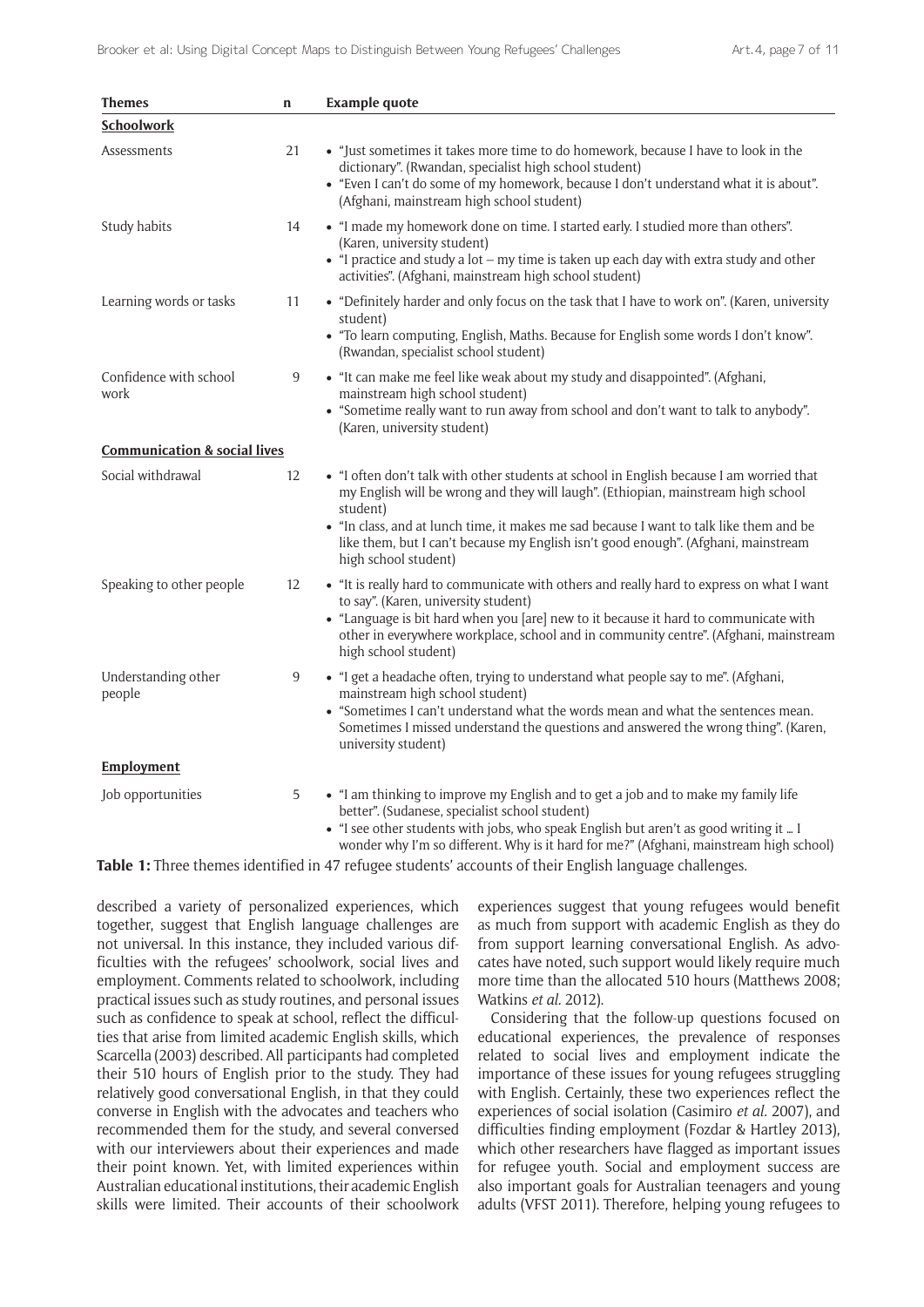strengthen their English language skills can help them achieve important developmental milestones, and establish a sense of belonging in the Australian culture.

The importance of social success for Australian teenagers might account, at least partially, for the finding that more high school students than university or specialist school students described their English language challenges in terms of their social lives (and fewer described it in terms of schoolwork). Certainly, high school students spend most of their days on school campus interacting with same-aged classmates, whereas university students and those in adult education spend very little time on campus (often due to work and family commitments; Lingard 2007; Bather 2013). The social culture of high school might accentuate feelings of isolation for the refugee high school students, a feeling that could be mitigated as their English language skills, and confidence, improve. An alternative reason relates to the specialised program, *Ucan2,* of which our high school sample were all graduates, and which was designed to prepare students for high school (VFST 2011). It is possible that the program had successfully prepared this sample for high school, including supporting their academic English, so that issues with schoolwork were not as prevalent as for those who had not experienced the program. The need for transition programs such as *Ucan2* has been well documented (e.g., Beadle 2014), yet their widespread implementation is not yet financially possible. Further investigation of the programme's effectiveness is still warranted.

The digital concept mapping task and the follow up questions offered an engaging way for refugees to organise their thoughts about their challenges and articulate their experiences. The two tasks together also offered a way for the researchers to systematically analyse those experiences for a diverse cohort of young refugees. Finding meaningful ways for refugees to participate in this type of research is vital for understanding the issues facing refugees during settlement. Digital media already assist refugees to maintain a sense of stability and connection with family overseas (e.g., Leung *et al.* 2009), and to communicate their exceptional experiences to mainstream foreign communities, advocating for awareness and support (e.g., the Twitter account @AlabedBana, managed by a nine year old Syrian girl and her mother living in Aleppo, had over 360,000 followers). Including refugees' voices in scholarly discussions helps scholars and advocates to identify potential areas of need, and effective means of support, during resettlement. For example, participants' accounts in this study indicate that their schoolwork would benefit from help with identifying English words quickly, and from help interpreting assessment instructions. Existing digital tools, such as online dictionaries and translation apps, already offer means for achieving these tasks. It is possible that using these apps to support students' regular encounters with academic and conversational English will be of benefit to many refugee youth. At this stage, these suggestions are only speculation that require further investigation and evaluation. We anticipate that digital tools will continue to be valuable research methods for these difficult topics. Tasks such as the concept mapping

task can be developed in future studies to explore other aspects of young refugees' experiences, for instance, mapping existing supports for specific challenges or mapping how challenges change over time.

#### **Limitations and future directions**

Three potential issues could be perceived as limitations with this study and warrant closer attention. First, the concept mapping task presented the challenges as separate concepts, which meant that our subsequent analysis treated challenges as separate, discrete experiences. Certainly, any separation of these issues is arbitrary, as they are closely intertwined and mutually constrained (Fozdar & Hartley, 2013). The challenge of learning the local language can impact and be impacted by experiences of isolation, discrimination, the strength and breadth of social networks, attitudes and education of people surrounding the individual, duration and type of refugee status, prior education, and prior experience with the language. The decision to present issues as discrete concepts was an attempt to simplify the discussion with our participants about the multiple difficulties that they face, and to prompt them to think about issues that have been raised in isolation in other studies. Future studies would benefit from identifying other ways in which digital tasks can help participants to both distinguish and show connection between their multiple experiences. For example, Eppler (2006) argues that combining concept maps with other visual tools, such as mind maps, conceptual diagrams and visual metaphors, might strengthen students' (or participants) visual literacy and ability to communicate complex issues. This combined approach might be a useful direction for future studies.

Second, in order to conduct this study, we have combined three separately recruited samples that differ in educational settings, cultural demographic, and age. One of the samples was from a single shared cultural background, but the other two comprised diverse cultural experiences, with varied numbers of people representing each cultural background. In order to make any cultural comparisons between these two groups, we could only rely on the broad-stroke, proxy measure of 'region of birth'. These differences make it difficult to identify why differences emerged between the samples. Our decision to combine these samples was because they represent the diversity of refugee cohorts studying in Australia. Future research investigating experiences for different samples of refugee youth might benefit from focusing on, and recruiting from, specific cultural communities. However, recruiting community samples from one cultural group (e.g., snowballing) can create other issues of equity in refugee research (Van Liempt & Bilger, 2012).

Finally, some readers may find a sense of circularity in using English language to ask young refugees about their challenges and for the main answer to be "English language". This circularity is especially problematic in the use of follow-up questions. As already indicated, the participants in this study had good skills in conversational English, as evidenced by their conversations with their advocates and teachers prior to the study, and their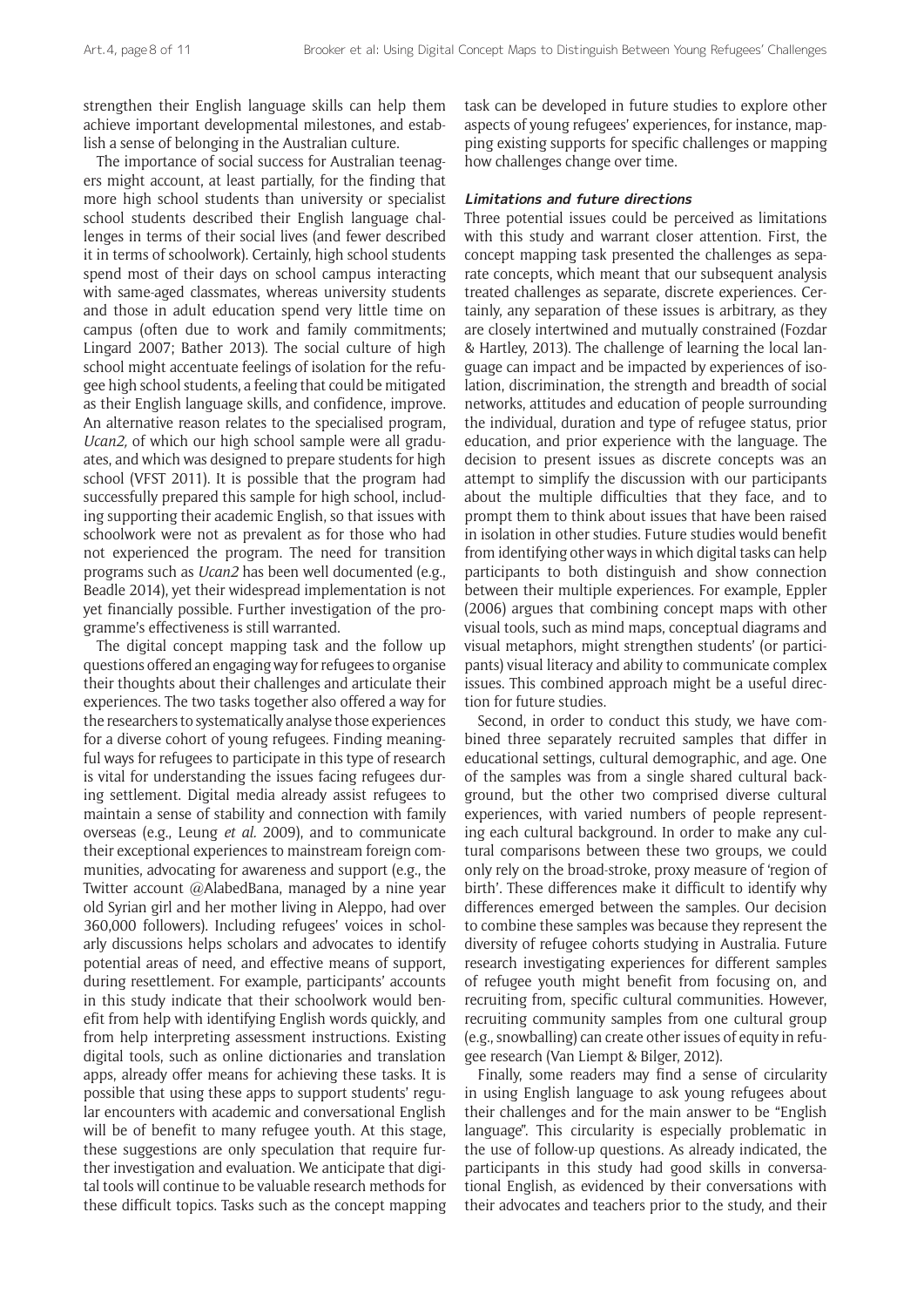ability to make their point known to researchers during the interview sessions. Their perception of English as the biggest challenge despite their good conversational skills might be understood as the difference between "good" and "fluent" English. This difference might seem minimal to researchers for interviewing purposes, but it is substantial for young people who are competing at high academic levels and applying for jobs.

In summary, the computerised concept mapping task in this study helped young refugees to distinguish between their multiple challenges in terms of size, and to elaborate on their experiences with their biggest challenge, without being restricted by language or limited in authenticity. The study offers evidence that not only supports previous research around the difficulties of the English language, but also demonstrates the dominance of the English language as a challenge relative to other challenges. That refugees from various backgrounds endorsed it as the biggest challenge highlights the need for support with this difficulty for young refugees regardless of their educational setting or time in Australia. Their varied descriptions of their challenge with English suggests that support with learning English is context specific rather than universal. Future research would benefit from continuing to use digital media to help refugees articulate their experiences in ways that further scholarly understanding. Research with digital media would also benefit from evaluating the use of specific digital programs in supporting refugees to overcome issues identified in this research. In both cases, we are confident that digital media such as the computerised concept map will continue to offer valuable means of communication about refugees' experiences as they settle into Australian culture.

#### **Competing Interests**

The authors have no competing interests to declare.

#### **References**

- **Andrich, D, Sheridan, B E** and **Luo, G** 2009 *RUMM2030: Rasch unidimensional models for measurement'*, RUMM Laboratory, Perth, Australia.
- **Bather, M** 2013 Civil engineering students. What stops them engaging: Motivation, work or family? *Journal for Education in the Built Environment*, 8 (1), 1–15. DOI: <https://doi.org/10.11120/jebe.2013.00006>
- **Beadle, S** 2014 *Facilitating the transition to employment for refugee young people.* Melbourne, Australia: Youth Research Centre, University of Melbourne.
- **Brooker, A** 2014 *Educational and cultural challenges for refugee young people in Australia*. Ph.D. Manuscript. Melbourne, Australia: University of Melbourne.
- **Brooker, A** and **Lawrence, J A** 2012 Educational and cultural challenges of bicultural adult immigrant and refugee students in Australia. *Australian Journal of Adult Learning*, 52 (1), 66–88.
- **Brooker, A, Lawrence, J A, Campbell, H** and **MacInnes, C** 2010 *Pathways through education [Computer program]* Melbourne, Australia: University of Melbourne.
- **Casimiro, S, Hancock, P** and **Northcote, J** 2007 Isolation and insecurity: Resettlement issues among Muslim

refugee women in Perth, Western Australia. *Australian Journal of Social Issues*, 42 (1), 55–69. DOI: [https://doi.](https://doi.org/10.1002/j.1839-4655.2007.tb00039.x) [org/10.1002/j.1839-4655.2007.tb00039.x](https://doi.org/10.1002/j.1839-4655.2007.tb00039.x)

- **Clarke, V** and **Braun, V** 2014 Thematic analysis. In: Theo, C., (ed.). *Encyclopedia of Critical Psychology.* New York: Springer, pp. 1947–1952. DOI: [https://doi.](https://doi.org/10.1007/978-1-4614-5583-7_311) [org/10.1007/978-1-4614-5583-7\\_311](https://doi.org/10.1007/978-1-4614-5583-7_311)
- **Correa-Velez, I, Spaaij, R** and **Upham, S** 2012 "We are not here to claim better services than any other": Social exclusion among men from refugee backgrounds in urban and regional Australia. *Journal of Refugee Studies*, fes003. DOI:<https://doi.org/10.1093/jrs/fes003>
- **Daley, B J** and **Torre, D M** 2010 Concept maps in medical education: an analytical literature review. *Medical education*, 44 (5), 440–448. DOI: [https://doi.org/10.1111/](https://doi.org/10.1111/j.1365-2923.2010.03628.x) [j.1365-2923.2010.03628.x](https://doi.org/10.1111/j.1365-2923.2010.03628.x)
- **Deng, S A** and **Marlowe, J M** 2013 Refugee resettlement and parenting in a different context. *Journal of Immigrant & Refugee Studies*, 11 (4), 416–430. DOI: [https://](https://doi.org/10.1080/15562948.2013.793441) [doi.org/10.1080/15562948.2013.793441](https://doi.org/10.1080/15562948.2013.793441)
- **Dodds, A E, Lawrence, J A, Karantzas, K, Brooker, A, Lin, Y H, Champess, V** and **Albert, N** 2010 Children of Somali refugees in Australian schools: Self-descriptions of school-related skills related skills and needs. *International Journal of Behavioral Development*, 34 (6), 521–528. DOI: [https://doi.](https://doi.org/10.1177/0165025410365801) [org/10.1177/0165025410365801](https://doi.org/10.1177/0165025410365801)
- **Dumenden, I E** and **English, R** 2013 Fish out of water: Refugee and international students in mainstream Australian high schools. *International Journal of Inclusive Education*, 17 (10), 1078–1088. DOI: [https://doi.](https://doi.org/10.1080/13603116.2012.732120) [org/10.1080/13603116.2012.732120](https://doi.org/10.1080/13603116.2012.732120)
- **Earnest, J, Joyce, A, De Mori, G** and **Silvagni, G** 2010 Are universities responding to the needs of students from refugee backgrounds? *Australian Journal of Education*, 54 (2), 155–174. DOI: [https://doi.](https://doi.org/10.1177/000494411005400204) [org/10.1177/000494411005400204](https://doi.org/10.1177/000494411005400204)
- **Eppler, M J** 2006 A comparison between concept maps, mind maps, conceptual diagrams, and visual metaphors as complementary tools for knowledge construction and sharing. *Information visualization*, *5*(3), 202–210. DOI: [https://doi.org/10.1057/palgrave.](https://doi.org/10.1057/palgrave.ivs.9500131) [ivs.9500131](https://doi.org/10.1057/palgrave.ivs.9500131)
- **Fozdar, F** and **Hartley, L** 2013 Refugee resettlement in Australia: What we know and need to know. *Refugee Survey Quarterly*, 32 (3), 1–29. DOI: [https://doi.](https://doi.org/10.1093/rsq/hdt009) [org/10.1093/rsq/hdt009](https://doi.org/10.1093/rsq/hdt009)
- **Haberman, S J** 1973 The analysis of residuals in crossclassified tables. *Biometrics*, 29 (1), 205–220. DOI: <https://doi.org/10.2307/2529686>
- **Harris, V** and **Marlowe, J** 2011 Hard yards and high hopes: the educational challenges of African refugee university students in Australia. *International Journal of Teaching and Learning in Higher Education*, 23 (2), 186–196.
- **Hollifield, M, Warner, T D, Lian, N, Krakow, B, Jenkins, J H, Kesler, J** and **Westermeyer, J** 2002 Measuring trauma and health status in refugees: A critical review. *JAMA,* 288 (5), 611–621. DOI: [https://](https://doi.org/10.1001/jama.288.5.611) [doi.org/10.1001/jama.288.5.611](https://doi.org/10.1001/jama.288.5.611)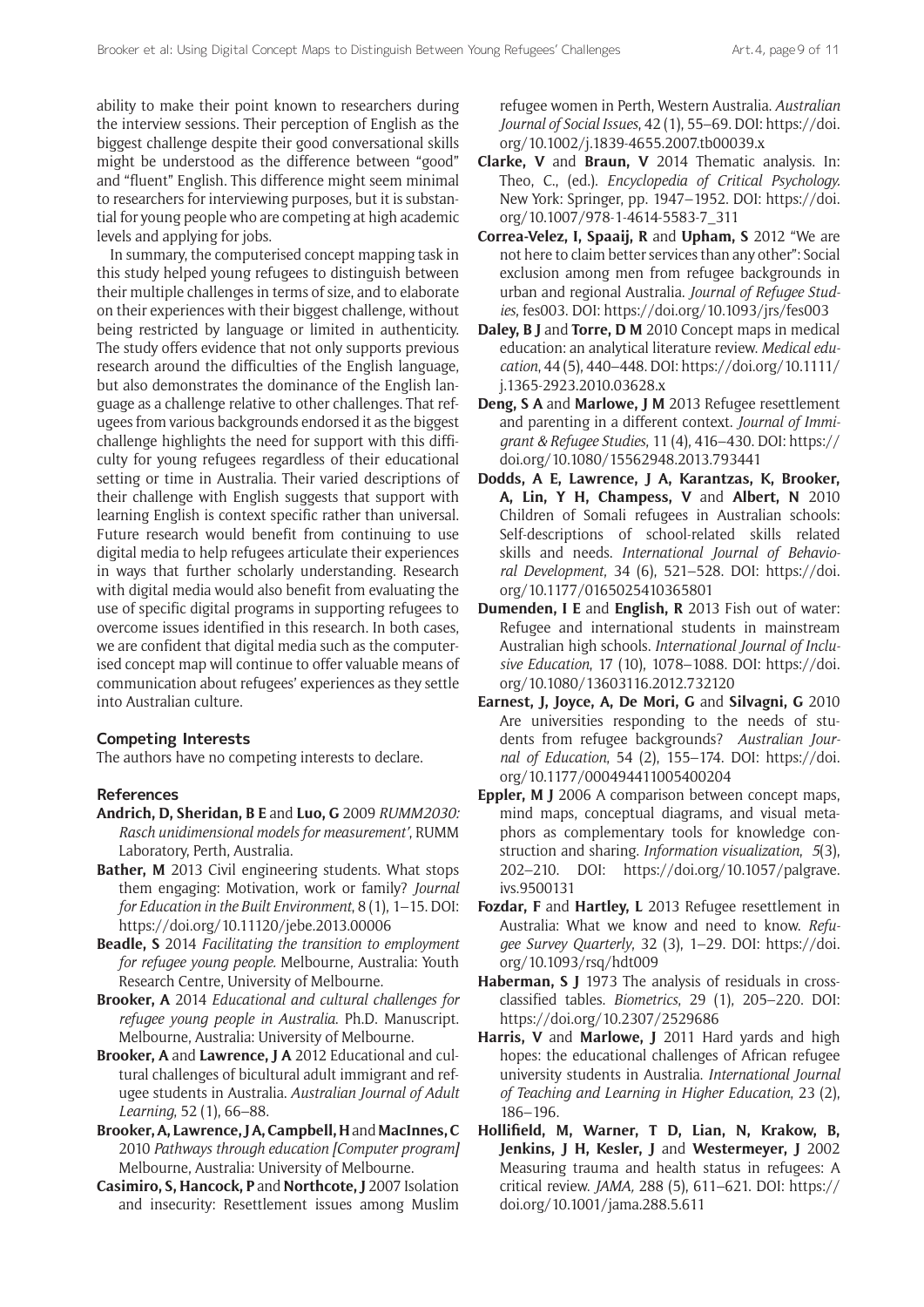- **Hwang, W C, Wood, J J** and **Fujimoto, K** 2010 Acculturative family distancing (AFD) and depression in Chinese American families. *Journal of Consulting and Clinical Psychology*, 78 (5), 655–667. DOI: [https://doi.](https://doi.org/10.1037/a0020542) [org/10.1037/a0020542](https://doi.org/10.1037/a0020542)
- **Lawrence, J A, Kaplan, I** and **Collard, A** 2016 Understanding the perspectives of refugee unaccompanied minors using a computer-assisted interview. *Forum: Qualitative Social Research,* 17 (2).
- Lawrence, J, Kaplan, I and Dodds, A E 2015 The rights of refugee children to self-expression and to contribute to knowledge in research: Respect and methods. *Journal of Human Rights Practice,* 7 (3), 411–429. DOI: <https://doi.org/10.1093/jhuman/huv010>
- **Lenette, C, Cox, L** and **Brough, M** 2015 Digital storytelling as a social work tool: learning from ethnographic research with women from refugee backgrounds. *British Journal of Social Work*, 45 (3), 988–1005. DOI: <https://doi.org/10.1093/bjsw/bct184>
- **Leung, L, Lamb, C F** and **Emrys, L** 2009 *Technology's refuge: the use of technology by asylum seekers and refugees. UTS Shopfront Monograph Series No 5.* Broadway NSW, Australia: UTSePress.
- **Lingard, H** 2007 Conflict between paid work and study: Does it impact upon students' burnout and satisfaction with university life? *Journal for Education in the Built Environment*, 2 (1), 90–109. DOI: [https://doi.](https://doi.org/10.11120/jebe.2007.02010090) [org/10.11120/jebe.2007.02010090](https://doi.org/10.11120/jebe.2007.02010090)
- **Liu, P L** 2011 A study on the use of computerised concept mapping to assist ESL learners' writing. *Computers & Education*, 57 (4), 2548–2558. DOI: [https://doi.](https://doi.org/10.1016/j.compedu.2011.03.015) [org/10.1016/j.compedu.2011.03.015](https://doi.org/10.1016/j.compedu.2011.03.015)
- **Liu, P L, Chen, C J** and **Chang, Y J** 2010 Effects of a computer-assisted concept mapping learning strategy on EFL college students' English reading comprehension. *Computers & Education*, 54 (2), 436–445. DOI: [https://](https://doi.org/10.1016/j.compedu.2009.08.027) [doi.org/10.1016/j.compedu.2009.08.027](https://doi.org/10.1016/j.compedu.2009.08.027)
- **Matthews, J** 2008 Schooling and settlement: Refugee education in Australia. *International Studies in Sociology of Education*, 18 (1), 31–45. DOI: [https://doi.](https://doi.org/10.1080/09620210802195947) [org/10.1080/09620210802195947](https://doi.org/10.1080/09620210802195947)
- **Ní Raghallaigh, M** 2013 The causes of mistrust amongst asylum seekers and refugees: Insights from research with unaccompanied asylum-seeking minors living in the Republic of Ireland. *Journal of Refugee Studies*, 27 (1), 82–100. DOI: <https://doi.org/10.1093/jrs/fet006>
- **Novak, J D** 2010 *Learning, creating, and using knowledge: Concept maps as facilitative tools in schools and corporations.* Second Edition. New York: Taylor & Francis.
- **Rodriguez-Jimenez, A** and **Gifford, S M** 2010 "Finding voice": Learnings and insights from a participatory media project with recently arrived Afghan young men

with refugee backgrounds. *Youth Studies Australia*, 29 (2), 33–41.

- **RUMM Laboratory** 2017 *Rasch Analysis.* Perth, Australia: RUMM Laboratory. Retrieved from: [http://www.rasch](http://www.rasch-analysis.com/using-rasch-analysis.htm)[analysis.com/using-rasch-analysis.htm.](http://www.rasch-analysis.com/using-rasch-analysis.htm)
- **Scarcella, R** 2003 *Academic English: A conceptual framework*. Irvine, USA: University of California.
- **Schwarz, M** 2009 Is psychology based on a methodological error? *Integrative Psychology and Behavioral Science*, 43, 185–213. DOI: [https://doi.org/10.1007/](https://doi.org/10.1007/s12124-009-9089-8) [s12124-009-9089-8](https://doi.org/10.1007/s12124-009-9089-8)
- **Sharp, T, Nguyen, D C** and **Nunn, C F** 2007 *See through me: Discrimination through the eyes of ten young Somali-Australians.* Melbourne, Australia: Refugee Health Research Centre, La Trobe University.
- **Stroud, A** and **Ibrahim, M** 2016 *Supporting Syrian refugee access to U.S. higher education.* Advancing Global Higher Education (AACRAO) webinar. Retrieved from [http://www.aacrao.org/resources/resources-detail](http://www.aacrao.org/resources/resources-detail-view/supporting-syrian-refugee-access-to-u-s--higher-education)[view/supporting-syrian-refugee-access-to-u-s--higher](http://www.aacrao.org/resources/resources-detail-view/supporting-syrian-refugee-access-to-u-s--higher-education)[education](http://www.aacrao.org/resources/resources-detail-view/supporting-syrian-refugee-access-to-u-s--higher-education).
- **United Nations General Assembly** 1989 *Adoption of a convention on the rights of the child*. New York, NY: United Nations.
- **Van Liempt, I** and **Bilger, V** 2012 Chapter 21: Ethical challenges in research with vulnerable migrants. *In:* Vargas-Silva, C., (ed.). *Handbook of research methods in migration.*  Glos, UK: Edward Elgar Publishing Limited, pp. 451–466. DOI: <https://doi.org/10.4337/9781781005231.00031>
- **Victorian Equal Opportunity and Human Rights Commission (VEOHRC)** 2008 *Rights of passage: The experiences of Australian–Sudanese young people.* Melbourne, Australia: VEOHRC.
- **Victorian Foundation for the Survivors of Trauma [VFST]** 2011 *School's in for refugees: A whole-school approach to supporting students of refugee background.*  Second Edition. Carlton, Australia: VFST.
- **Watkins, P G, Razee, H** and **Richters, J** 2012 "I'm telling you… the language barrier is the most, the biggest challenge": Barriers to education among Karen refugee women in Australia. *Australian Journal of Education*, 56 (2), 126–141. DOI:<https://doi.org/10.1177/000494411205600203>
- **Windle, J** and **Miller, J** 2012 Approaches to teaching low literacy refugee-background students. *The Australian Journal of Language and Literacy*, 35 (3), 317–333.
- **Yaman, F** and **Ayas, A** 2015 Assessing changes in high school students' conceptual understanding through concept maps before and after the computer-based predict–observe–explain (CB-POE) tasks on acid–base chemistry at the secondary level. *Chemistry Education Research and Practice*, 16 (4), 843–855. DOI: [https://](https://doi.org/10.1039/C5RP00088B) [doi.org/10.1039/C5RP00088B](https://doi.org/10.1039/C5RP00088B)